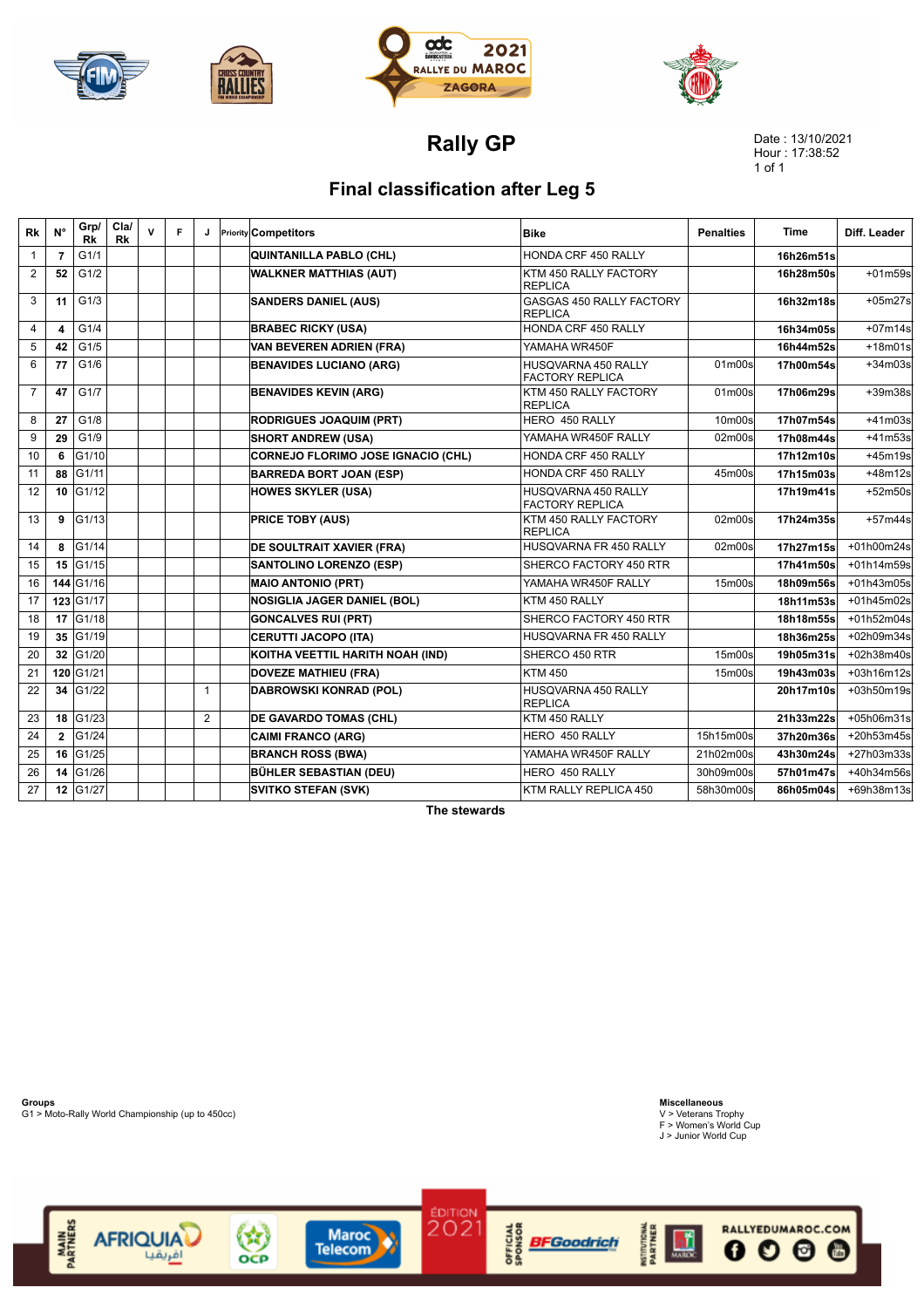







**Rally 2**

Date : 13/10/2021 Hour : 19:09:12 1 of 2

## **Final classification after Leg 5**

| Rk | N°  | Grp/<br>Rk       | Cla/<br>Rk | R              |  | <b>Priority Competitors</b>          | <b>Bike - Quad</b>                                | <b>Penalties</b> | Time      | Diff. Leader |
|----|-----|------------------|------------|----------------|--|--------------------------------------|---------------------------------------------------|------------------|-----------|--------------|
| 1  | 142 | G1/1             |            |                |  | <b>KLEIN MASON (USA)</b>             | KTM 450 RALLY REPLICA                             | 16m00s           | 17h23m31s |              |
| 2  | 122 | G1/2             |            | $\mathbf{1}$   |  | LUCCI PAOLO (ITA)                    | HUSQVARNA FR 450 RALLY<br><b>FACTORY REPLICA</b>  |                  | 18h18m29s | +54m58s      |
| 3  | 128 | G1/3             |            | 2              |  | <b>COX BRADLEY (ZAF)</b>             | KTM 450 RALLY FACTORY<br><b>REPLICA</b>           |                  | 18h29m28s | +01h05m57s   |
| 4  | 168 | G1/4             |            |                |  | <b>MELOT BENJAMIN (FRA)</b>          | KTM 450 RALLY REPLICA                             |                  | 18h40m10s | +01h16m39s   |
| 5  | 126 | G1/5             |            |                |  | <b>JAGU JULIEN (FRA)</b>             | KTM 450 RALLY REPLICA                             | 06m00s           | 19h46m37s | +02h23m06s   |
| 6  | 121 | G1/6             |            |                |  | <b>MARTINY JEROME (BEL)</b>          | HUSQVARNA 450 RALLYE                              | 15m00s           | 19h49m53s | +02h26m22s   |
| 7  | 139 | G1/7             |            |                |  | <b>DUMONTIER ROMAIN (FRA)</b>        | HUSQVARNA 450 RALLYE                              | 15m00s           | 20h08m26s | +02h44m55s   |
| 8  | 159 | G1/8             |            |                |  | TONELLI LEONARDO (ITA)               | HUSQVARNA HQV 450 RALLY<br><b>FACTORY REPLICA</b> | 01m00s           | 20h14m30s | +02h50m59s   |
| 9  | 180 | G1/9             |            |                |  | <b>BAS JEROME (FRA)</b>              | KTM 450 EXC RALLY                                 |                  | 20h23m42s | +03h00m11s   |
| 10 |     | 135 G1/10        |            | 3              |  | <b>LEPAN JEAN LOUP (FRA)</b>         | KTM 450 RALLY FACTORY<br><b>REPLICA</b>           |                  | 20h29m22s | +03h05m51s   |
| 11 |     | 208 G1/11        |            | 4              |  | <b>WIEDEMANN MIKE (DEU)</b>          | KTM 450 RALLY REPLICA                             | 30m00s           | 20h34m10s | +03h10m39s   |
| 12 | 102 | G3/1             |            |                |  | <b>ANDUJAR MANUEL (ARG)</b>          | YAMAHA RAPTOR 700                                 |                  | 20h43m20s | +03h19m49s   |
| 13 |     | 188 G1/12        |            | 5              |  | VAN WIKSELAAR WILJAN (NLD)           | KTM 450 RALLY FACTORY<br><b>REPLICA</b>           | 10m00s           | 20h47m11s | +03h23m40s   |
| 14 |     | 156 G1/13        |            |                |  | <b>CABINI CARLO AUGUSTO (ITA)</b>    | HONDA CRF 450 RALLY RX RS                         |                  | 20h48m32s | +03h25m01s   |
| 15 |     | 131 G1/14        |            | 6              |  | <b>GAVARD BERTRAND (FRA)</b>         | KTM 450 REPLICA FACTORY                           | 15m00s           | 21h06m36s | +03h43m05s   |
| 16 | 110 | G3/2             |            |                |  | <b>MAKSIMOV ALEKSANDR (RUS)</b>      | YAMAHA YFM700R RAPTOR SE                          | 16m00s           | 21h13m34s | +03h50m03s   |
| 17 |     | 130 G1/15        |            | $\overline{7}$ |  | <b>FANOTTOLI LORENZO MARIA (ITA)</b> | KTM 450 RALLY REPLICA                             | 31m00s           | 21h14m49s | +03h51m18s   |
| 18 |     | 184 G1/16        |            | 8              |  | <b>NORAS DIEGO (ARG)</b>             | HUSQVARNA FR 450 RALLY                            |                  | 21h32m18s | +04h08m47s   |
| 19 |     | 141 G1/17        |            |                |  | LIEBAERT MATHIEU (BEL)               | KTM 450 RALLY REPLICA                             | 15m00s           | 21h47m17s | +04h23m46s   |
| 20 |     | 206 G1/18        |            | 9              |  | <b>OUKERBOUCH ALI (MAR)</b>          | KTM RALLYE REPLICA                                | 16m00s           | 21h47m30s | +04h23m59s   |
| 21 |     | 157 G1/19        |            | 10             |  | <b>FELIU ISAAC (ESP)</b>             | KTM 450 RALLY REPLICA                             |                  | 21h58m32s | +04h35m01s   |
| 22 |     | $103$ G3/3       |            |                |  | <b>GIROUD ALEXANDRE (FRA)</b>        | YAMAHA 700 RAPTOR                                 |                  | 22h01m48s | +04h38m17s   |
| 23 |     | 127 G1/20        |            | 11             |  | <b>MARTIN GARCIA ALBERT (ESP)</b>    | HUSQVARNA 450 RALLY                               | 45m00s           | 22h14m32s | $+04h51m01s$ |
| 24 |     | 200 G1/21        |            | 12             |  | <b>BONNET MARTIN (FRA)</b>           | HUSQVARNA 450 RALLY<br><b>FACTORY REPLICA</b>     |                  | 22h35m33s | +05h12m02s   |
| 25 |     | 182 G1/22        |            |                |  | <b>LANDMAN KIRSTEN (ZAF)</b>         | KTM 450 RALLY REPLICA                             | 06m00s           | 22h43m59s | +05h20m28s   |
| 26 |     | 215 G1/23        |            |                |  | <b>TROQUIER MATHIEU (FRA)</b>        | KTM 450 RALLY                                     |                  | 22h51m54s | +05h28m23s   |
| 27 |     | 162 G1/24        |            |                |  | <b>ANGHILERI EUFRASIO (ITA)</b>      | HONDA CRF 450 RALLY RX RS                         | 15m00s           | 22h53m56s | +05h30m25s   |
| 28 |     | 198 G1/25        |            |                |  | <b>BENKO MARTIN (SVK)</b>            | KTM RALLY REPLICA 450                             |                  | 22h54m30s | +05h30m59s   |
| 29 | 111 | G3/4             |            |                |  | VARGA JURAJ (SVK)                    | YAMAHA YFM 700 R                                  |                  | 23h09m31s | +05h46m00s   |
| 30 |     | 194 G1/26        |            |                |  | PEYRARD PIERRE (FRA)                 | KTM 450 RALLY FACTORY<br><b>REPLICA</b>           |                  | 23h14m56s | +05h51m25s   |
| 31 |     | 205 G1/27        |            |                |  | <b>MAESTRAMI LORENZO (ITA)</b>       | KTM 450 RALLY FACTORY<br><b>REPLICA</b>           | 15m00s           | 23h16m52s | +05h53m21s   |
| 32 |     | 199 G1/28        |            |                |  | <b>GOMEZ SANDRA (ESP)</b>            | KTM HUSQVARNA 450 RALLY<br><b>REPLICA</b>         |                  | 23h22m50s | +05h59m19s   |
| 33 |     | <b>148 G1/29</b> |            | 13             |  | <b>FALCON CARLES (ESP)</b>           | KTM 450 RALLY                                     | 15m00s           | 23h40m47s | +06h17m16s   |
| 34 |     | 143 G1/30        |            | 14             |  | <b>BOUDROS VASILEIOS (GRC)</b>       | <b>KTM 450 RR</b>                                 | 30m00s           | 23h49m29s | +06h25m58s   |
| 35 |     | 210 G1/31        |            | 15             |  | <b>HERBET SÉBASTIEN (FRA)</b>        | HUSQVARNA 450                                     | 30m00s           | 24h01m44s | +06h38m13s   |
| 36 |     | 221 G1/32        |            |                |  | LOTTERO FABIO (ITA)                  | KTM 450 EXC-F                                     | 15m00s           | 24h19m04s | +06h55m33s   |
| 37 |     | $173$ G1/33      |            |                |  | <b>CIPOLLONE DOMENICO (ITA)</b>      | KTM 450 RALLY                                     | 18m00s           | 24h33m13s | +07h09m42s   |
| 38 |     | 189 G1/34        |            |                |  | <b>COSTES ADRIEN (FRA)</b>           | <b>KTM 450 RR</b>                                 | 15m00s           | 24h50m06s | +07h26m35s   |
| 39 |     | 216 G1/35        |            |                |  | RAZY CLÉMENT (FRA)                   | HUSQVARNA 450 FE                                  | 31m00s           | 25h37m49s | $+08h14m18s$ |
| 40 |     | 165 G1/36        |            |                |  | <b>LECONTE EDOUARD (FRA)</b>         | KTM 450 RALLYE                                    | 15m00s           | 25h47m21s | +08h23m50s   |
| 41 |     | $211$ G1/37      |            | 16             |  | PAULO OLIVEIRA (MOZ)                 | <b>KTM 450</b>                                    |                  | 25h58m11s | +08h34m40s   |
| 42 |     | 191 G1/38        |            |                |  | <b>MONNIN NICOLAS (CHE)</b>          | HONDA CRF 450 RALLY RX RS                         | 15m00s           | 26h11m17s | +08h47m46s   |

EDITION<br>2021

**List of BFGoodrich**<br>List of BFGoodrich<br>b s

**Groups**<br>G1 > Moto-Rally World Cup (up to 450cc)<br>G3 > Moto-Enduro World Cup<br>G3 > Quad World Cup

AFRIQUIA

Sep<br>OCP

Maroc<br>Telecom

**MAIN**<br>PARTNERS



RALLYEDUMAROC.COM

**ね** 

佛